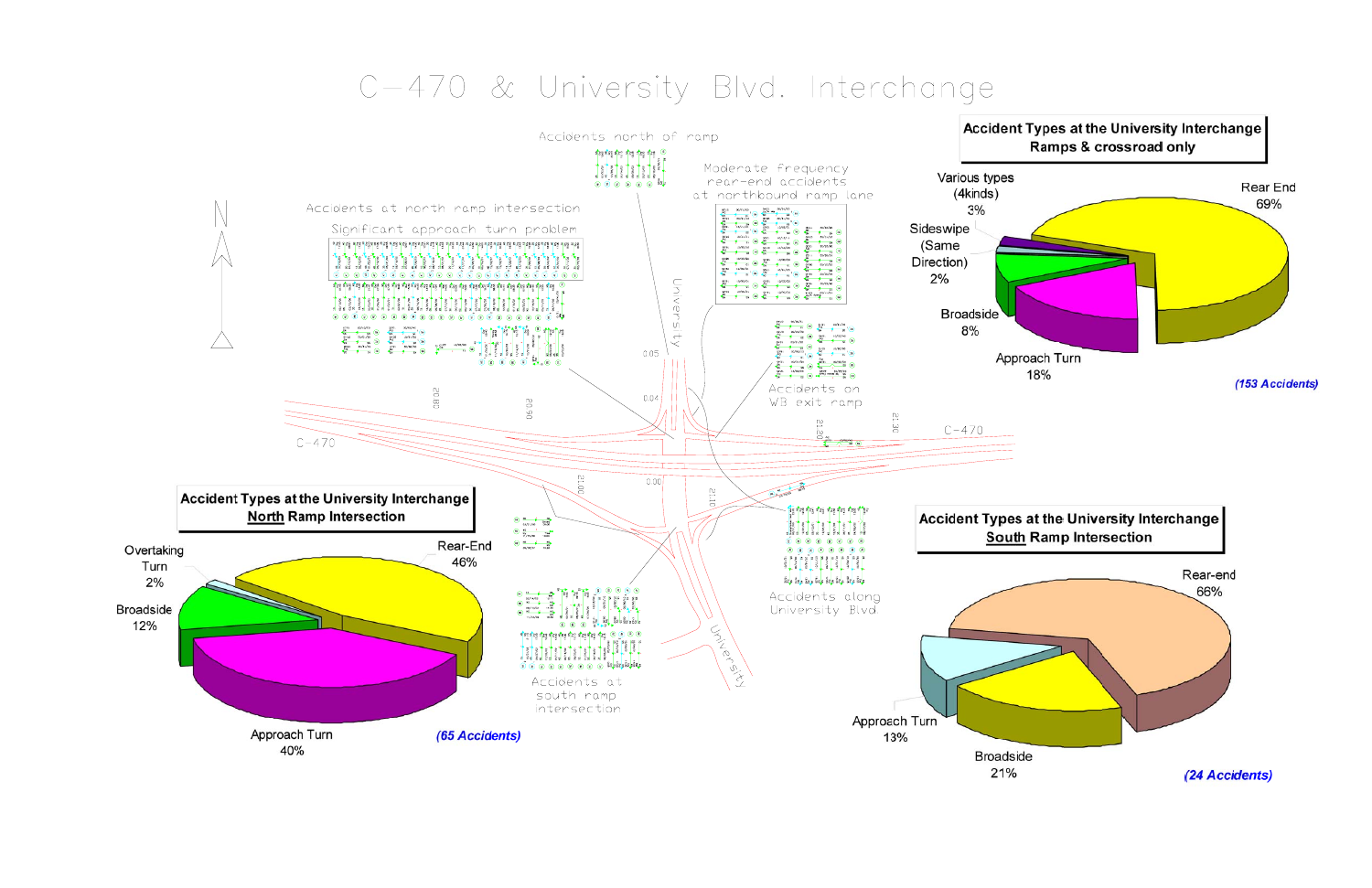## *C-470 and Quebec St. Interchange*

An accident diagram and charts showing the accident type distribution profile for the interchange intersections as well as the ramps and cross road is shown on the following page.

The north ramp intersection at this interchange was experiencing significant approach-turn collision frequency involving northbound vehicles on Quebec St. turning left in front of southbound through vehicles on Quebec. Presently, this left turn movement includes double left turn lanes and protected/permitted signal intervals. Consideration may be given to implementing a fully protected left turn scheme at this intersection.

At both north and south ramp intersections we note rear-end collisions occurring in the channelized right turn lanes. Extension of the right turn acceleration lanes, particularly the eastbound to southbound movement at the south intersection, may help moderate this type of collision.

This interchange also experiences a fairly high number of rear-end crashes along Quebec St. itself. Again, periodic congestion may be a contributing factor to this condition. Options for capacity improvement and peak hour delay mitigation at this interchange should be investigated in concert with other potential major improvement construction.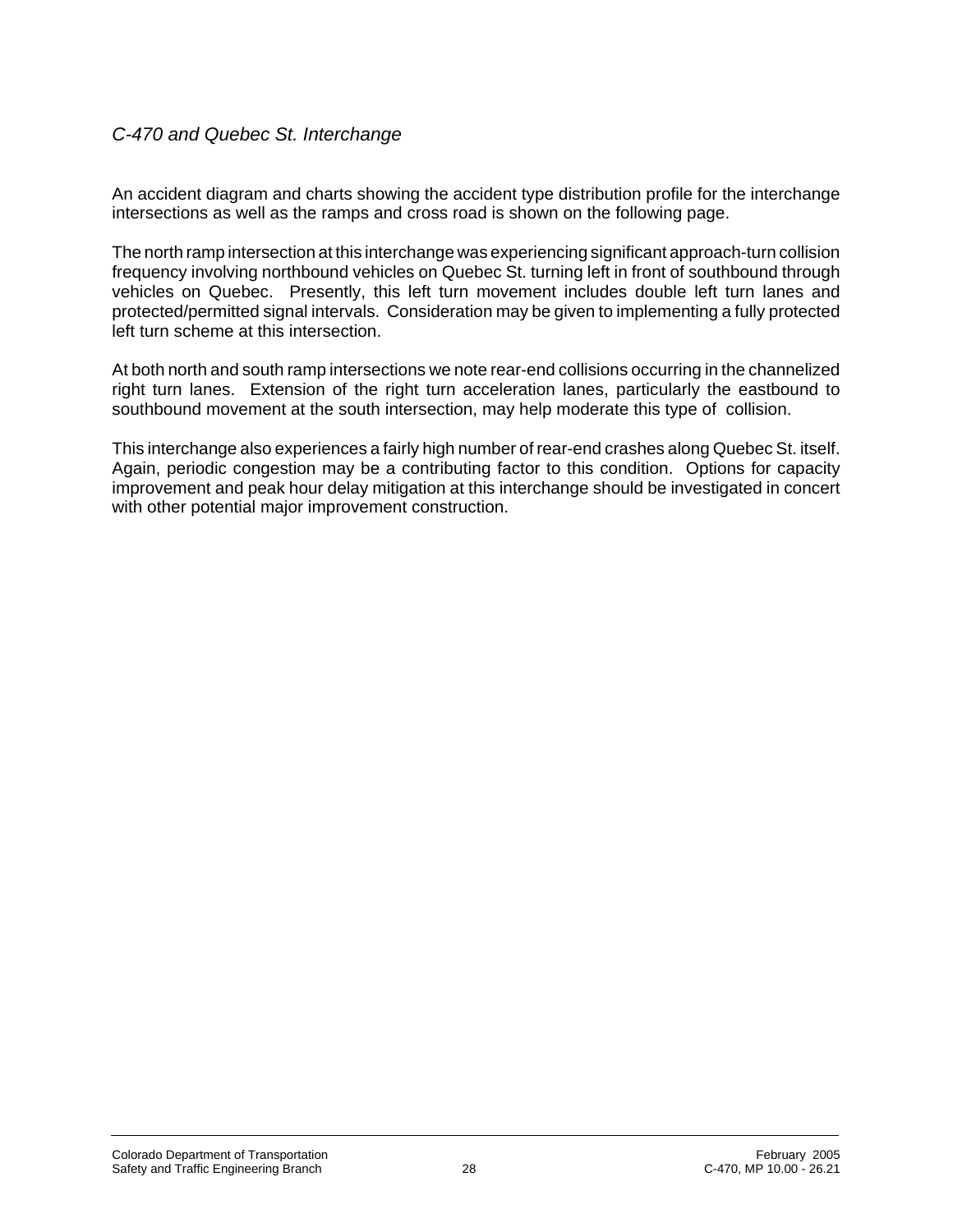## C-470 & Quebec St. Interchange